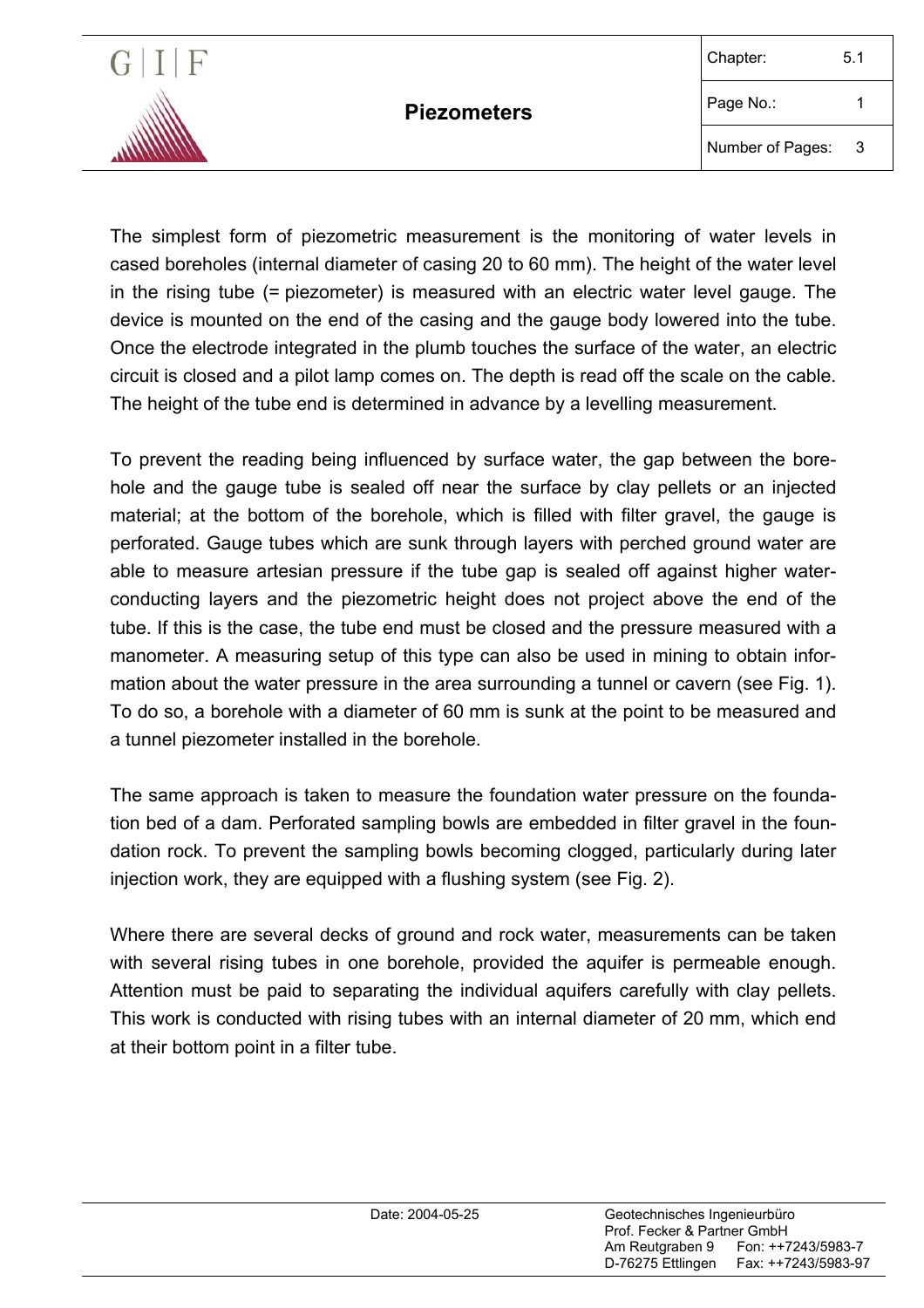

Number of Pages: 3



Fig. 1 Schematic presentation of piezometric measurements

- a) Water level monitoring in the gauge tube
- b) Water level monitoring in a limited horizon (modified for artesian pressures)
- c) Water pressure measurement in a tunnel using a tunnel piezometer